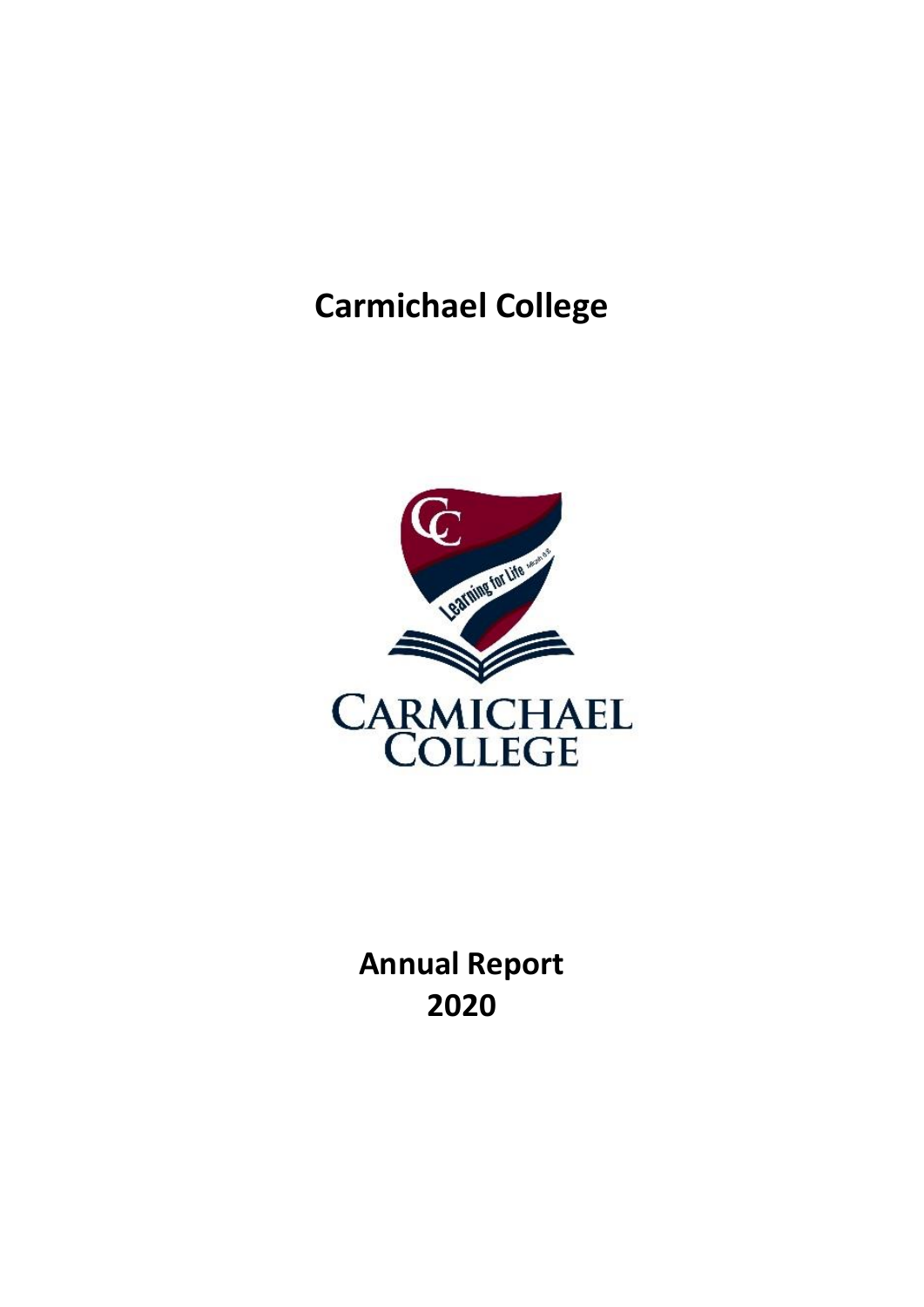## Carmichael College

## Annual Report 2020



Postal Address 793 Oakey Flat Road, Morayfield, QLD 4506 Telephone 07 5431 1200 Webpages [www.carmichael.qld.edu.au](http://www.carmichael.qld.edu.au/) and [https://www.myschool.edu.au](https://www.myschool.edu.au/) Contact Person Margot Pinel

I present to you the annual report for Carmichael College 2020. This report provides a snapshot of the significant events and achievements of our College throughout the year of 2020, and the commitment to our College Vision of an - Excellent Education, Intentional Pastoral Care and Connected Community.

Our Report for 2020 has a different sentiment as all schools in Australia navigated a pandemic never before experienced. The 2020 year could be described as a year of "Overcoming." It was a year of great upheaval with the onset of COVID-19, and decision making at a macro- and micro- level changed weekly for quite a time as we chartered unfamiliar waters.

This year brought a very deep understanding of Connected Community.

#### *Excellent Education*

In 2020 we welcomed 7 new teachers to the Carmichael family. Carmichael College was also fortunate enough to be selected to trial Brightpath - formative assessments – that give detailed and up to date feedback about student learning in literacy and numeracy. Though the year started briskly, Term 1 finished early for students, whilst staff upskilled in online learning and digital technologies.

Term 2 opened with only students of essential workers and finished with the return of our full cohort. Our Professional learning took a U-Turn and staff were upskilled very quickly in the use of SeeSaw, Zoom, and OneNote. Prep utilised a hybrid model of hard copy material, Zoom and a little of SeeSaw. The Online learning space was a new experience for all but Parent feedback overall was very supportive (see Parent Satisfaction graphs).

Staff became agile in adapting to rapid changes and problems with the use of technology by families. We welcomed feedback and utilised surveys to hear from parents.

Most PD and Courses were put on hold for the majority of the year and our Annual Implementation Plan was revised to respond to the urgent needs at hand.

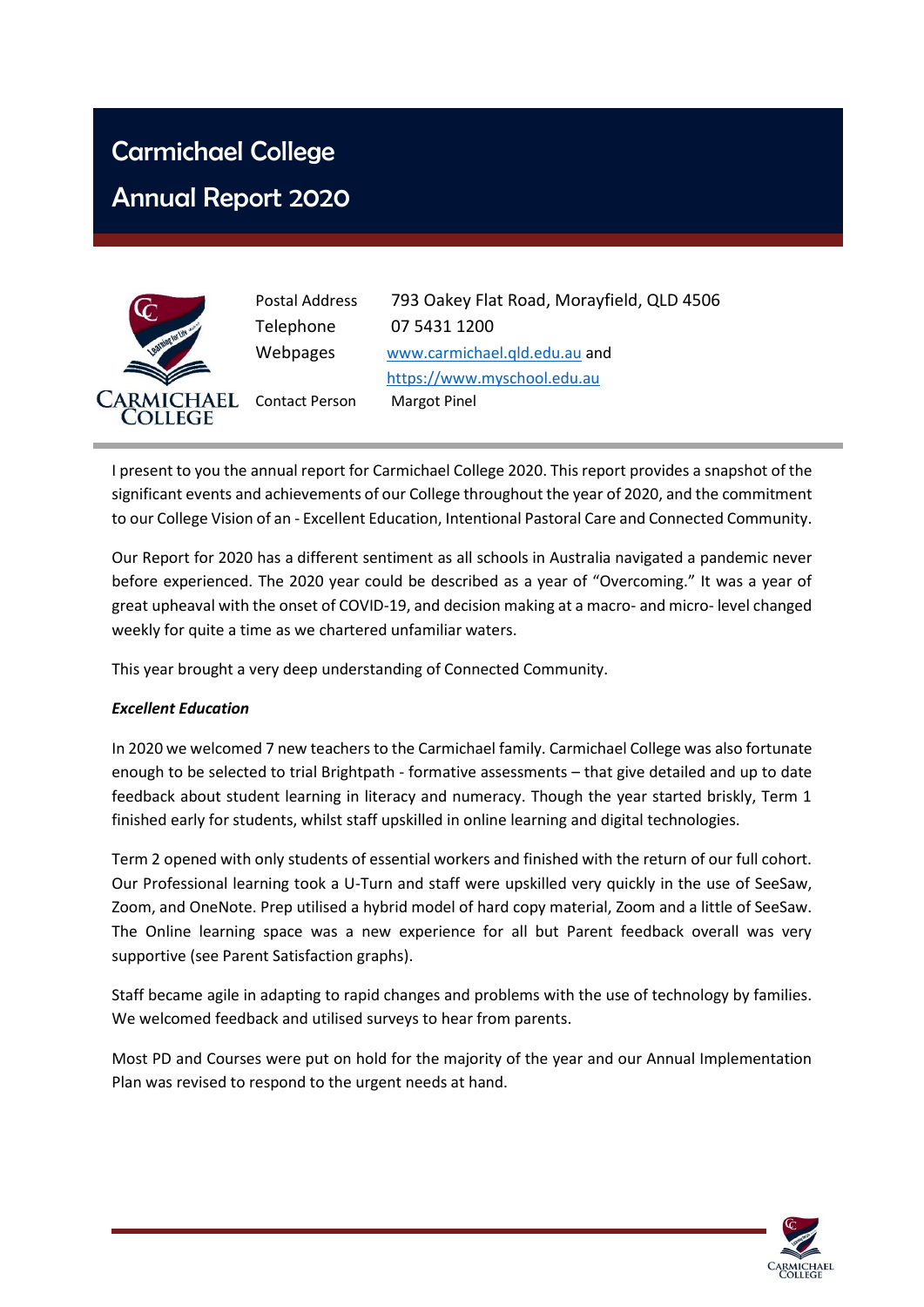How are you going using our online tools? 103 responses



#### (5 indicates very satisfied)









(3 indicates "just right". 5 is too much online work and 1 not enough)

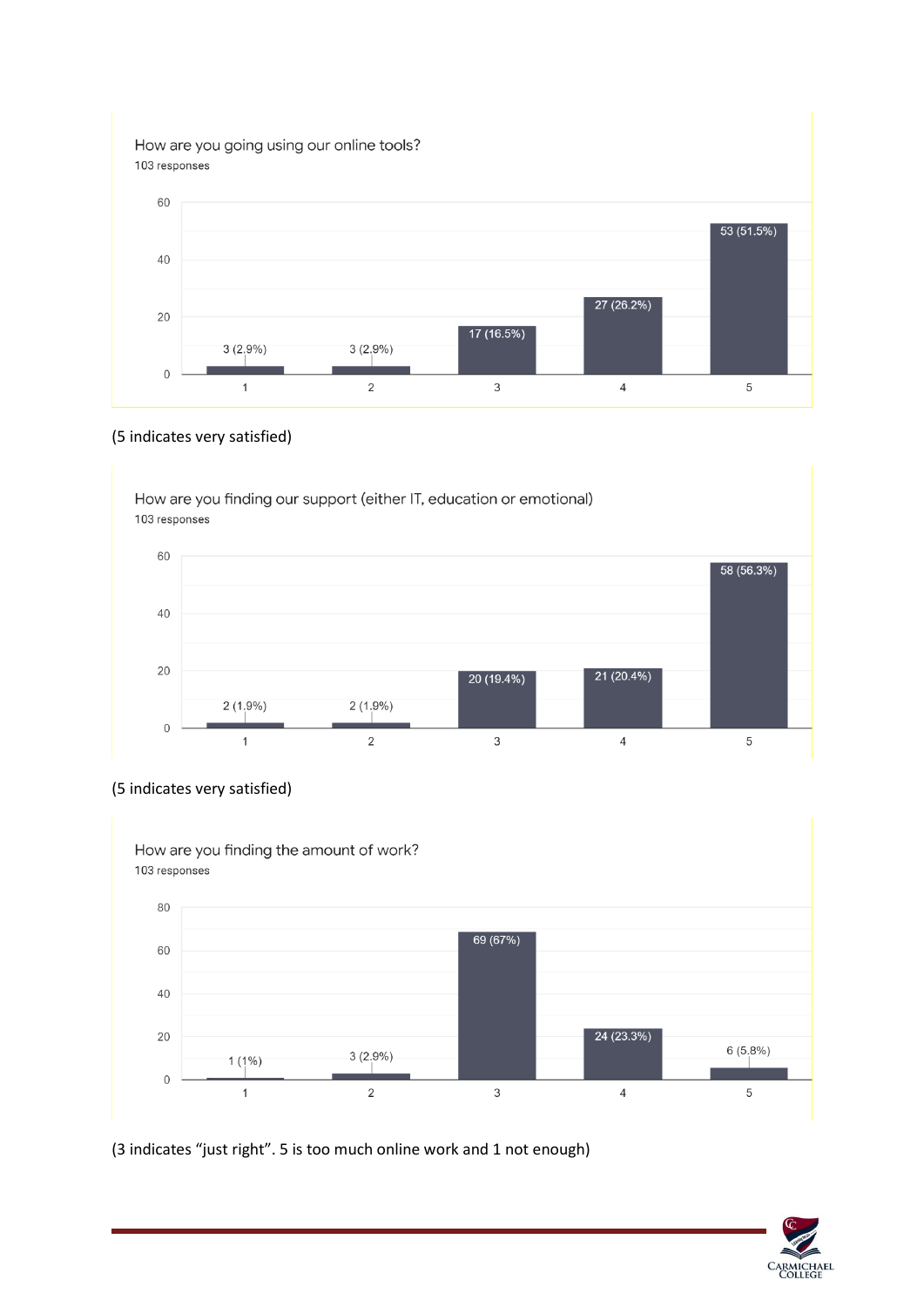How are you finding communication? 103 responses



(3 indicates "just right". 5 is too much online work and 1 not enough)

Particular professional learnings this year were:

- Digital technologies and platforms for online learning;
- Child protection;
- Workplace, Health and Safety;
- First Aid; and
- NCCD training.

We continue to engage in professional relationships with ISQ, QCAA and CSA.

All external competitive sporting was cancelled as were most events in general. Our Year 7 camp did go ahead at the beginning of the year as did our Year 5/6 camp.

NAPLAN was also cancelled.

#### *Intentional Pastoral Care*

Pastoral Care in 2020 became an integral part of our Online learning experience.

The wellbeing of our students became an important focus during Lockdown and when students returned. Chapel went online for most of the year as regulations limited what we were able to do. Chapel was able to be viewed at home and at school, as was our Devotional program.

Learning Enrichment also checked in with students during Lockdown and continued with its support when students returned. Differentiation continued and this was reflected in the support structures in place. External Agencies linked online with students where possible to continue to provide support.

#### *Connected Community*

In 2020 our Information Evening at the beginning of the year was well attended and included our very first Year 7 Information Evening. This was one of the last times we came together as a whole school before the onset of COVID.

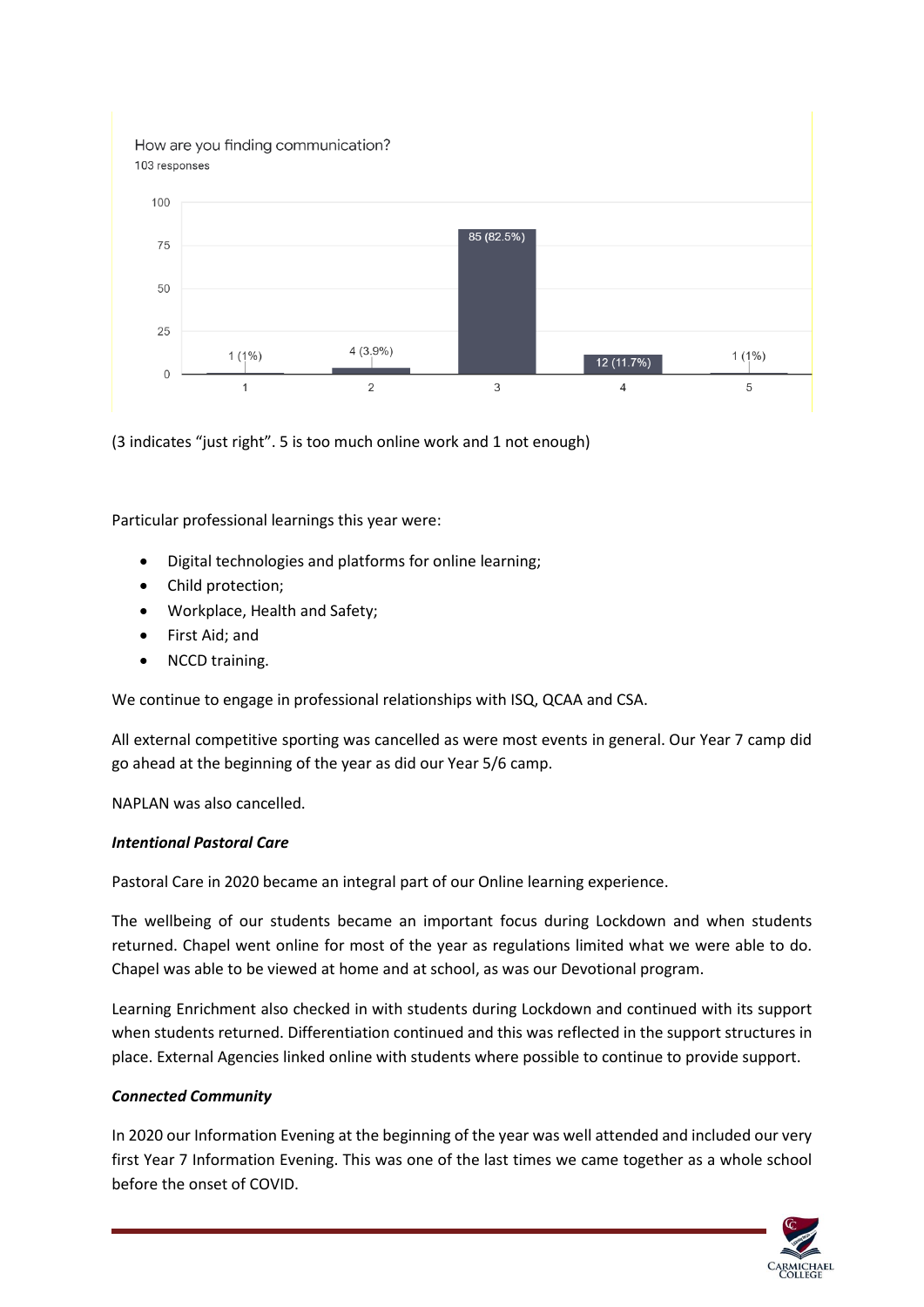Parent/teacher interviews held towards the end of Term 1 became a mix of face to face and then phone interviews.

We continued to reach parents through various communication platforms such as our Facebook Families page, and the various platforms our Year levels used to connect with students. We telephoned families to "check in" and delivered hampers to families who were struggling.

Where possible we endeavoured to a build a sense of community, despite regulations that separated us, and ultimately meant the cancellation of most of our community events.

We were fortunate to hold our first ever Presentation Evening for our Year 7 students. This was a highlight for us.

Yours in Christ,

Margot Pinel

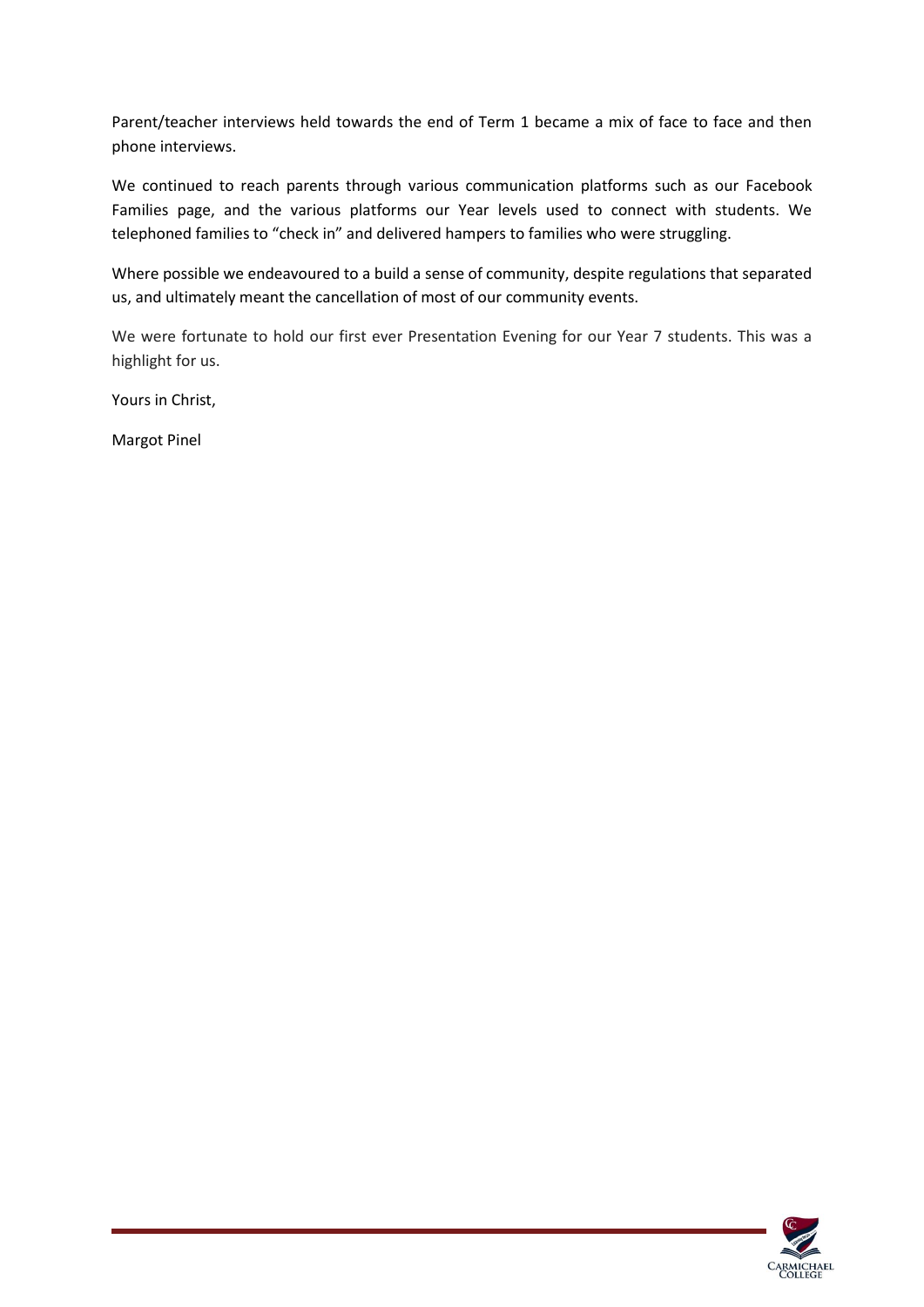### Contextual Information

#### **School Sector:**

Independent

#### **School's Address:**

793 Oakey Flat Road, Morayfield, QLD 4506

#### **Total Enrolments:** (as reported in the Commonwealth Census Data August, 2020)

386

#### **Year Levels Offered:**

P-7

#### **Co-educational or Single Sex:**

Co-educational

#### **Characteristics of the Student Body:** (as reported in the Commonwealth Census Data August, 2020)

218 Male students, 168 Female students

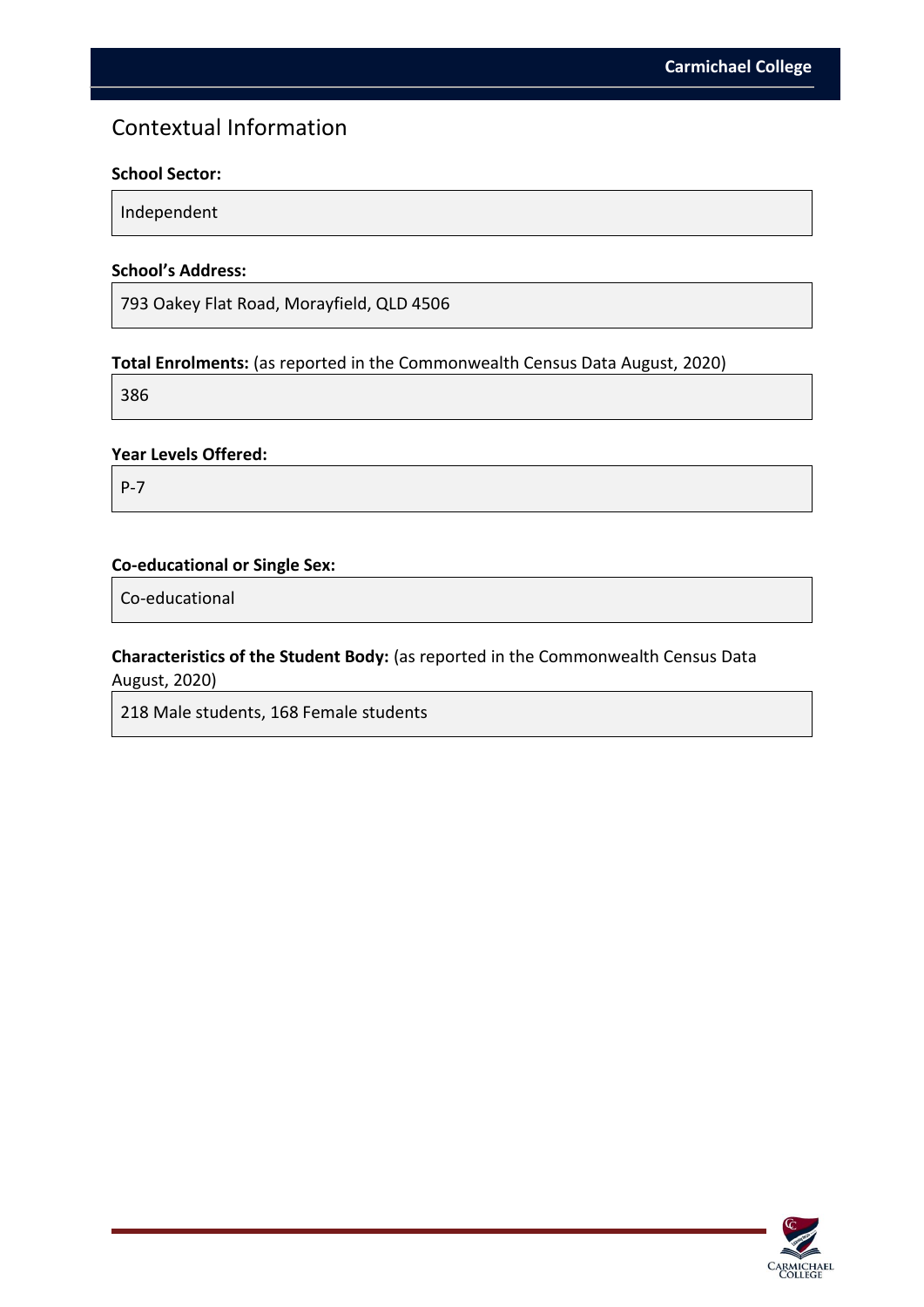| - - - - - - ס<br><b>Curriculum and College Offerings</b>                          | Year<br><b>Levels</b> |
|-----------------------------------------------------------------------------------|-----------------------|
| Devotional and Chapel Program                                                     | $P - 7$               |
| Australian Curriculum subject offerings                                           | $P - 7$               |
| Reading to Learn                                                                  | $P - 7$               |
| Instrumental Music Program                                                        | $4 - 7$               |
| <b>Great Teachers = Great Results - STEM</b>                                      | $P - 7$               |
| Language - Chinese                                                                | $P - 7$               |
| Sporting Schools - Soccer, Swimming, Athletics                                    | $P - 7$               |
| Carnivals - Swimming, sporting                                                    | $P - 7$               |
| Gala Days boys and girls - cricket, touch football, soccer                        | $4 - 7$               |
| <b>Excursions and Incursions</b>                                                  | $P - 7$               |
| Camping program                                                                   | $3 - 7$               |
| Community Activities - Family Fun Day, Mother's Day and Father's Day              | $P - 7$               |
| Private Lessons - Violin, Guitar, Piano, Drums, After School Roar Football Clinic | $P - 7$               |
| <b>Extra Curricula Activities</b>                                                 | $P - 7$               |
| <b>ANZAC Service</b>                                                              | $P - 7$               |
| Childcare and OSHC Adjacent to College                                            | √                     |

#### **Distinctive Curriculum Offerings and Extra-Curricular Activities:** (at a glance)

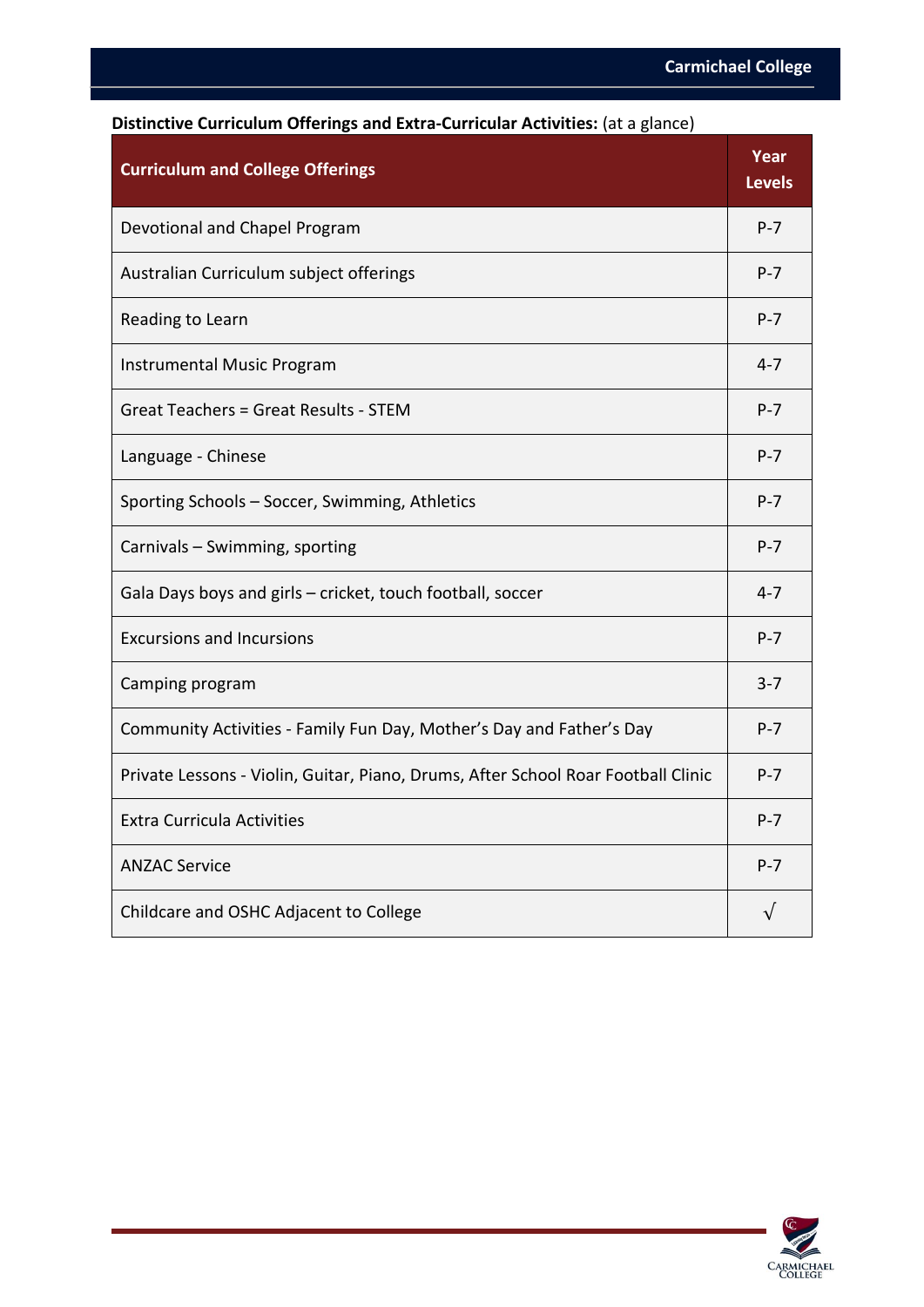#### **Carmichael College Snapshot**

Our Vision Statement forms the basis for our Biblical and Philosophical teaching and learning framework at Carmichael College.

*The Vision of Carmichael College is to enrich minds through excellent education, transform hearts for Christ and serve in our community.*

This Vision statement is represented in a threefold approach:

- **Excellent Education**
- Intentional Pastoral Care
- Connected Community

*Excellent Education* – We believe excellent education occurs when the environment the students are learning in is supportive but challenging, relational and respectful, visible and explicit and where students can exceed their own expectations. Carmichael College is committed to implementing the Australian Curriculum as our core content. Our pedagogical approach, based on our signature pedagogy, "Reading to Learn", ensures that learning is made explicit for all students, and learning intentions are clear. There are opportunities for practice and re-learning and feedback is welcomed. A classroom that is successful is a classroom where mistakes can be made as a process of learning and where students can feel safe to do so.

*Intentional Pastoral Care -* Pastoral Care encompasses three important elements:

- 1. emotional support
- 2. behaviour management and
- 3. structured curriculum time for social, service and spiritual development

Pastoral Care is central to the ethos of Carmichael College. Based on the Gospel of God's unconditional love in Christ, it permeates all aspects of school life and builds genuine community. **Programs**

Pastoral Programs at Carmichael College include, but are not limited to, the following:

- College Devotional Program (Prep 7)
- Behaviour Management Plan
- Restorative Justice Process
- Bullying Management
- Critical Incident Management
- "My Life Rulz" Program
- Learning Assistance/Enrichment Programs
- Chapel
- Student Leadership Program/Devotional Programs
- Affirmations  $-$  in words and through award systems

*Connected Community* – Carmichael College is committed to strong communication links between school and home. This is done through a variety of modes and mediums. Families are encouraged to partner with us in the education of their children. Various community events are held throughout the year, and our weekly Chapel is well supported by parents. Parents often like to help out in our classrooms. Our Families page is updated regularly and our College newsletter is published fortnightly.

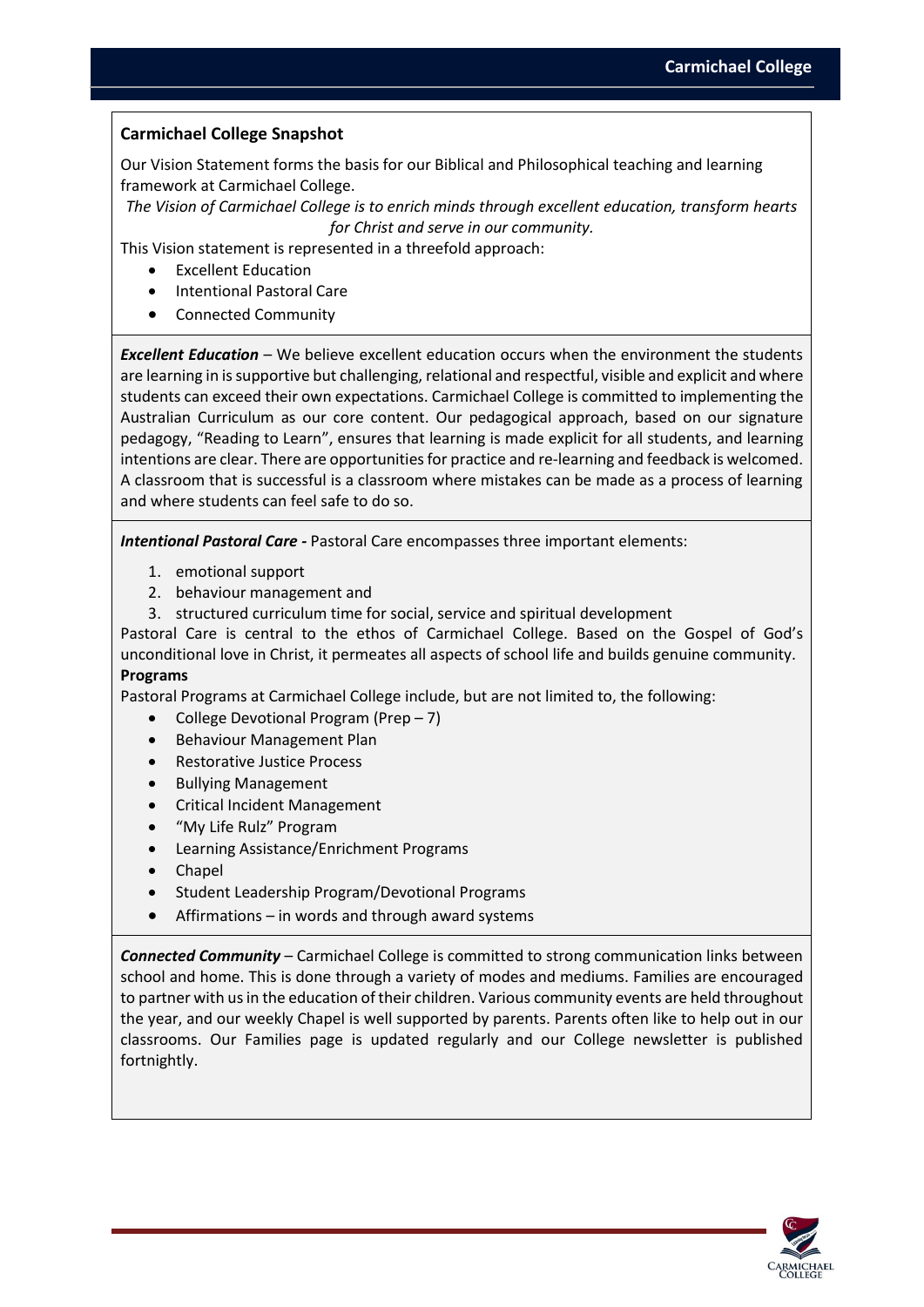#### **Full-Time Equivalent Enrolments Relating to Recurrent Income and Capital Expenditure:**

#### *Interpreting School Financial Information*

The following table and charts summarise the recurrent and other income of the selected school together with its capital expenditure for the calendar year. Where data is available for a minimum of three consecutive calendar years, total cumulative capital expenditure for those years will be displayed. Caution should be taken in using the information presented below when making direct funding comparisons between schools. The financial resources available to schools are directly influenced by the nature of the school (including its location and profile), its programs and its operations.

| Net Recurrent Income 2020                                                   | Total (\$) | \$ per Student |
|-----------------------------------------------------------------------------|------------|----------------|
| Australian Government Recurrent Funding                                     | 3,723,119  | 9,645          |
| <b>State/Territory Government Recurrent Funding</b>                         | 839,618    | 2,175          |
| Fees, Charges and Parent Contributions                                      | 1,354,362  | 3,509          |
| <b>Other Private Sources</b>                                                | 25,811     | 67             |
| <b>Total Gross Income (Excluding Income from Government Capital Grants)</b> | 5,942,910  | 15,396         |
| <b>Less Deductions</b>                                                      | 1,056,222  | 2,736          |
| <b>Total Net Recurrent Income</b>                                           | 4,886,688  | 12,660         |

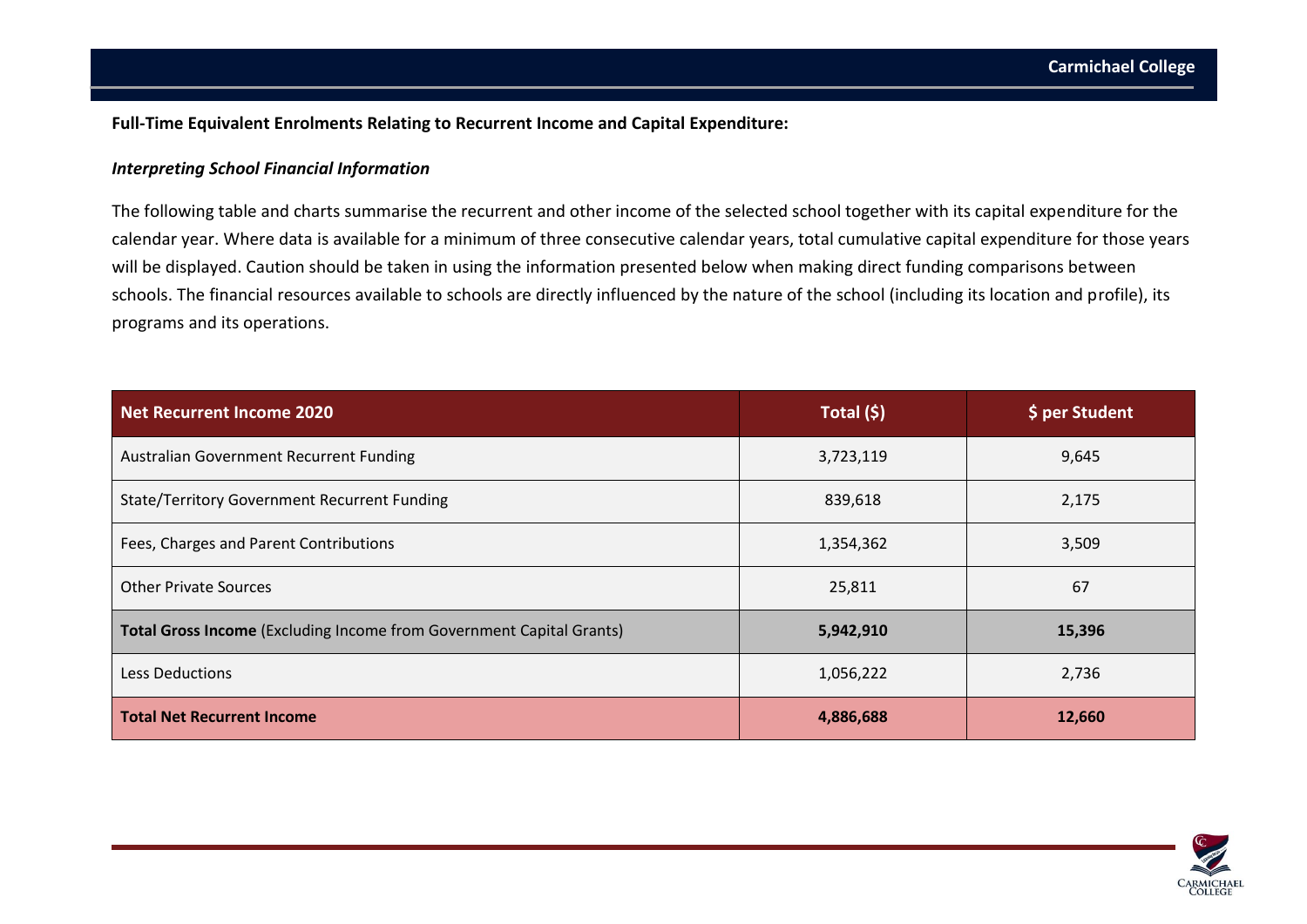| <b>Capital Expenditure 2020</b>                       | Total (\$) | \$Total   |
|-------------------------------------------------------|------------|-----------|
| Australian Government Capital Expenditure             | 0          | 0         |
| <b>State/Territory Government Capital Expenditure</b> | 111,352    | 111,352   |
| New School Loans                                      | 319,293    | 319,293   |
| Income Allocated to Current Capital Projects          | 590,944    | 590,944   |
| Other                                                 | 0          | 0         |
| <b>Total Capital Expenditure</b>                      | 1,021,588  | 1,021,588 |

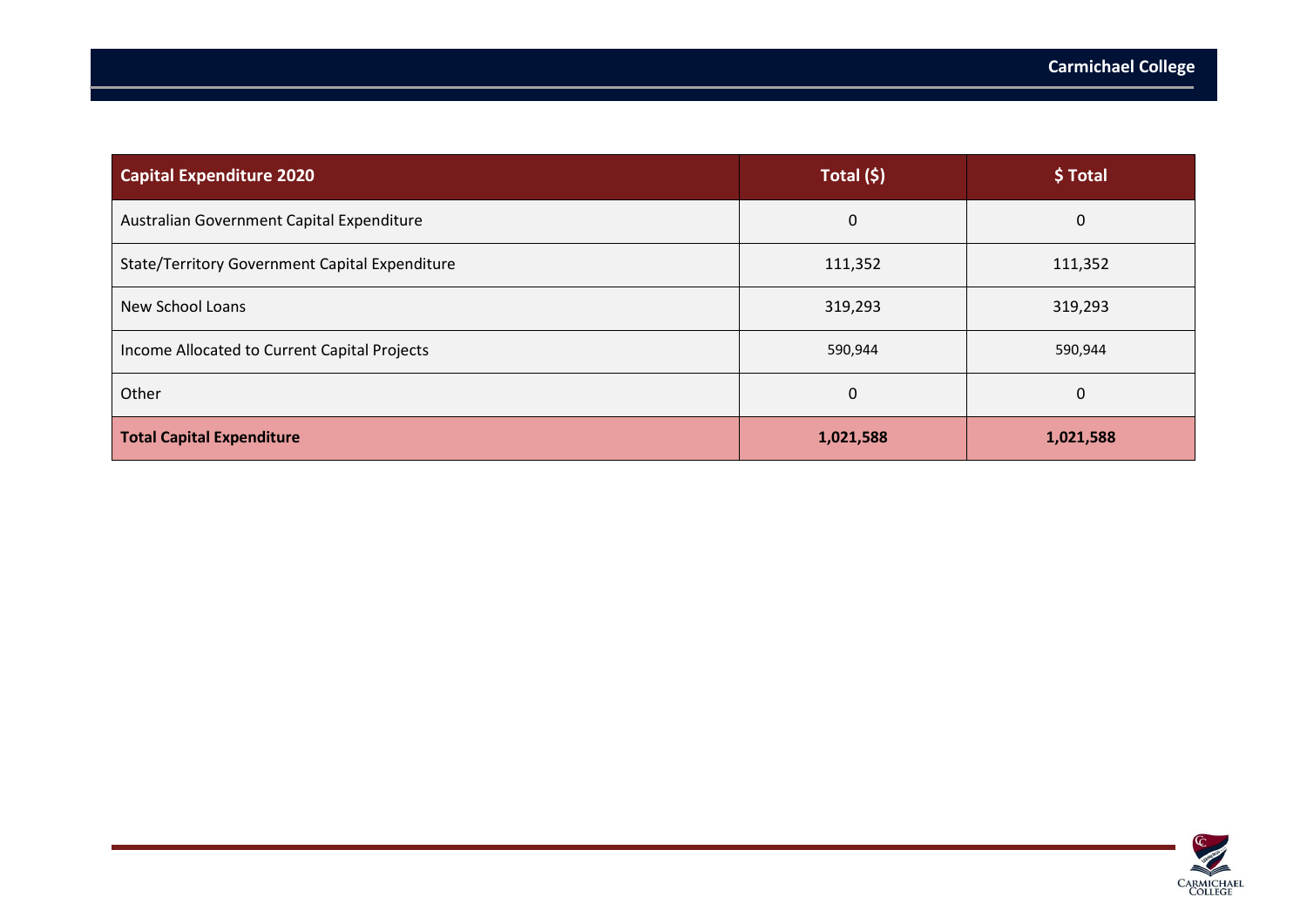## Our Staff Profile

| <b>Teaching Staff - Part Time</b>     | <b>Teaching Staff - Full Time</b>     |
|---------------------------------------|---------------------------------------|
| Male $-1$                             | Male - $6$                            |
| Female $-7$                           | Female $-17$ (1 indigenous teacher)   |
| <b>Non-Teaching Staff - Part Time</b> | <b>Non-Teaching Staff - Full Time</b> |
| Male - 1                              | Male - 0                              |
| Female $-12$                          | Female - 0                            |

#### **Staff Composition:** (as reported in the Commonwealth Census Data August 2020)

#### **Qualifications of all Teachers for 2020**:

| <b>Qualification</b>   | <b>Either Detail the Number or the Percentage of</b><br><b>Classroom Teachers and School Leaders at</b><br><b>School who Hold this Qualification</b> |
|------------------------|------------------------------------------------------------------------------------------------------------------------------------------------------|
| Doctorate or Higher    |                                                                                                                                                      |
| <b>Masters</b>         | 4                                                                                                                                                    |
| <b>Bachelor Degree</b> | 27                                                                                                                                                   |
| Diploma                |                                                                                                                                                      |
| Certificate            |                                                                                                                                                      |

#### **Expenditure on and Teacher Participation in Professional Development:**

#### a) Teacher Participation in Professional Development

| <b>Description of PD Activity</b>                                                      | <b>Number of Teachers Participating in Activity</b> |  |
|----------------------------------------------------------------------------------------|-----------------------------------------------------|--|
| Reading to Learn                                                                       |                                                     |  |
| Assessment – writing rubrixes                                                          |                                                     |  |
| First Aid, Workplace Health and Safety                                                 |                                                     |  |
| <b>Child Protection</b>                                                                | 100% Teacher Participation                          |  |
| DSE and DDA                                                                            |                                                     |  |
| <b>NCCD</b>                                                                            |                                                     |  |
| Total number of teachers participating in at<br>least one activity in the program year | All                                                 |  |

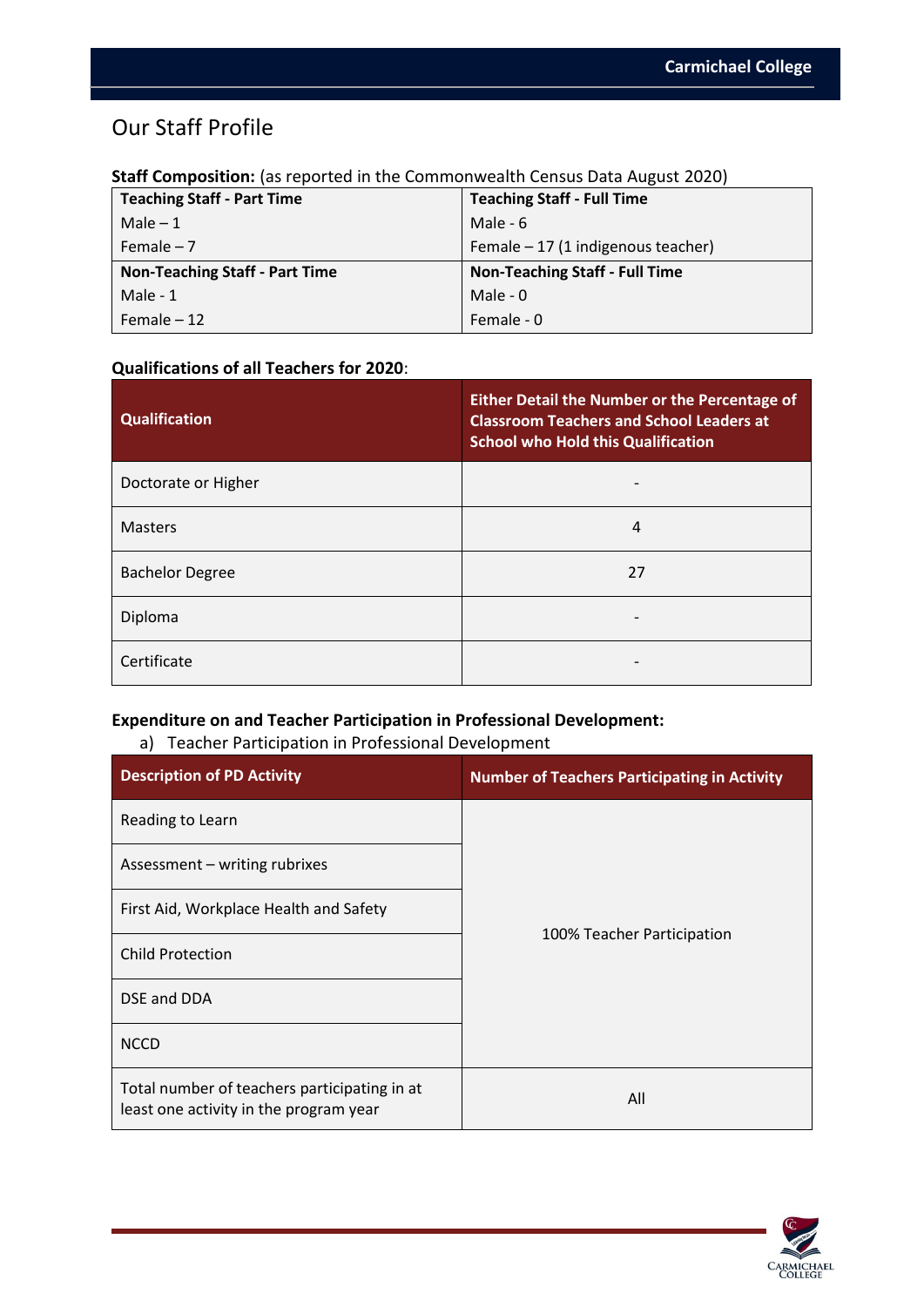#### b) Expenditure on Professional Development

| <b>Total Number of Teachers</b>                                                                     | <b>Average Expenditure</b><br>on PD per Teacher |
|-----------------------------------------------------------------------------------------------------|-------------------------------------------------|
| 31 (Full and Part-time teachers)                                                                    | \$1,171                                         |
| The total funds expended on teacher professional development in 2020                                | \$36,311                                        |
| The proportion of the teaching staff involved in professional<br>development activities during 2020 | \$100%                                          |
| Professional learning is facilitated through Carmichael College staff, Independent Schools Qld,     |                                                 |

Christian Schools Australia, QCAA, ACER, Early Years Centre, R2L/Education Queensland

#### **Average staff attendance for the school, based on unplanned absences of sick and emergency leave periods of up to 5 days:**

| Number of Staff                                                                                                           | <b>Number of School Days</b> | <b>Total Days Staff Absences</b> | <b>Average Staff</b><br><b>Attendance Rate</b> |
|---------------------------------------------------------------------------------------------------------------------------|------------------------------|----------------------------------|------------------------------------------------|
| 31                                                                                                                        | 188 Teaching Days            | 181 days                         | 96.89%                                         |
| For permanent and temporary classroom teachers and school leaders the average staff<br>attendance rate in 2020 was 96.85% |                              |                                  |                                                |

#### **Proportion of teaching staff retained from the previous year:**

| <b>Number of permanent</b><br>teaching staff at end of<br>previous year          | <b>Number of these staff</b><br>retained in the following year<br>(the program year) | % Retention Rate |
|----------------------------------------------------------------------------------|--------------------------------------------------------------------------------------|------------------|
| 41                                                                               | $39*$                                                                                | 95%              |
| From the end of 2019, 93% of staff were retained for the entire 2020 school year |                                                                                      |                  |

\*including staff on maternity leave

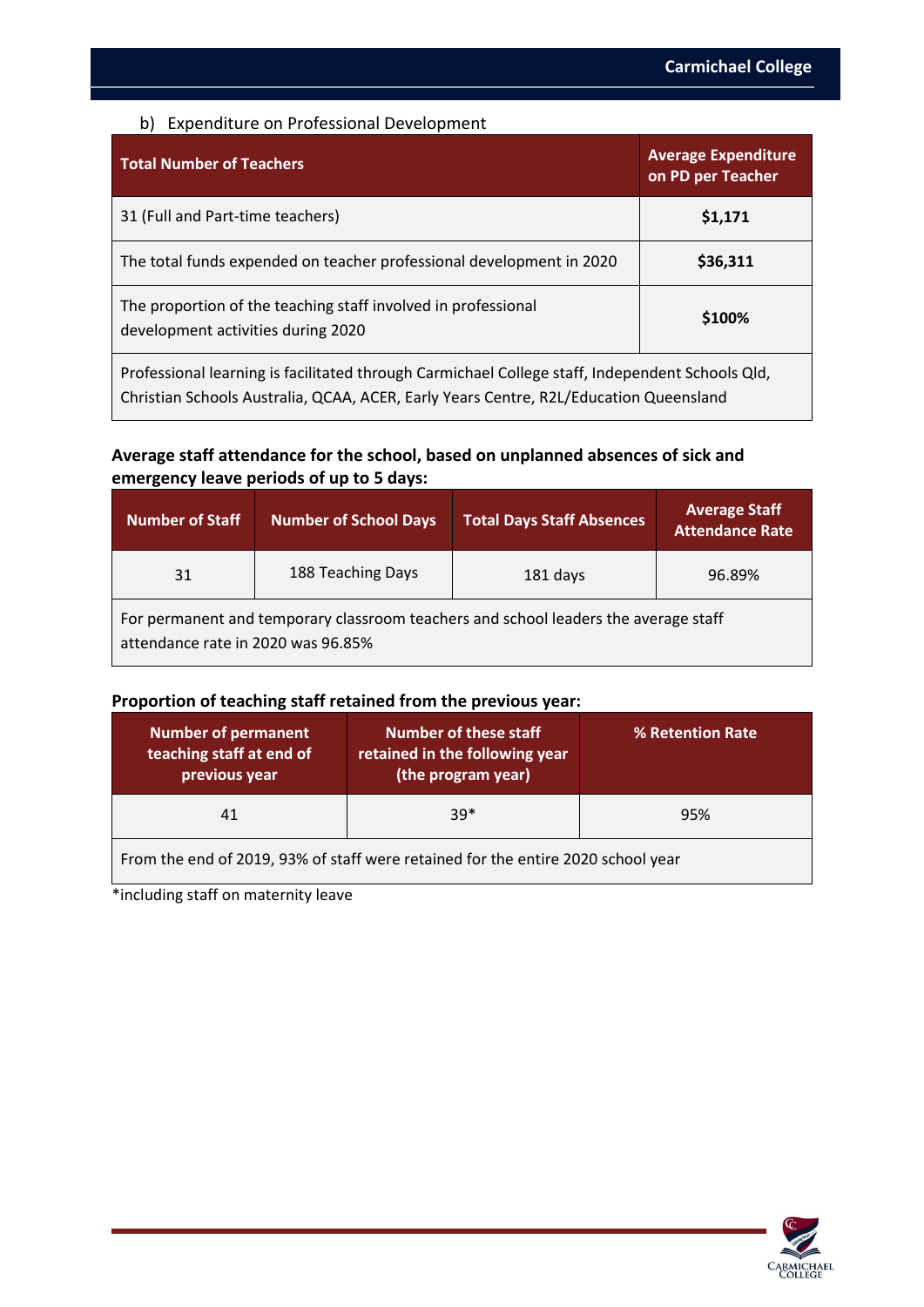### Key Student Outcomes

#### **Average student attendance rate (%) for Term 3 (Years 1 to 7)**

| <b>Number of Possible</b><br><b>Attendance Days</b>                                 | <b>Total Number of</b><br><b>Students</b> | <b>Total Number of Days</b><br><b>Absent</b> | <b>Total Attendance</b> |
|-------------------------------------------------------------------------------------|-------------------------------------------|----------------------------------------------|-------------------------|
| 15.369                                                                              | 327                                       | 1,184                                        | 14.185                  |
| The average attendance rate for the whole school as a percentage in 2020 was 92.30% |                                           |                                              |                         |

| <b>Year Levels</b> | Average Attendance Rate for Each Year Level as a Percentage in 2020 |
|--------------------|---------------------------------------------------------------------|
| Year 1             | 93.69%                                                              |
| Year 2             | 92.50%                                                              |
| Year 3             | 91.78%                                                              |
| Year 4             | 92.72%                                                              |
| Year 5             | 90.92%                                                              |
| Year 6             | 93.77%                                                              |
| Year 7             | 89.06%                                                              |

Absenteeism is managed in accordance with Carmichael College Policies on Absenteeism, Pastoral Care and Behaviour Management. Student absences are monitored daily and managed by the Principal. Parents are contacted to discuss irregular or persistence absences. Formal procedures are actioned for unauthorised absences.